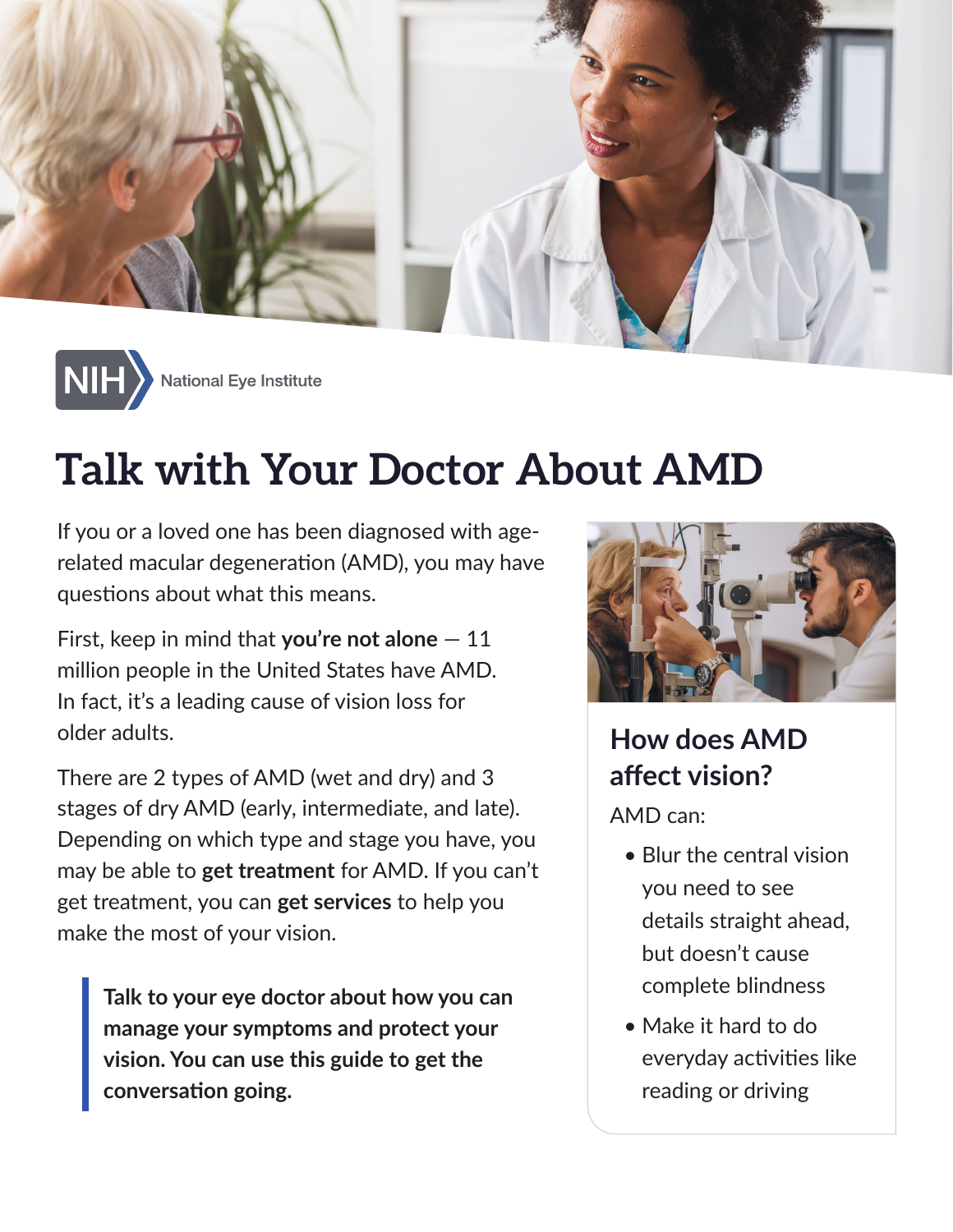## **Questions for your doctor**

Visiting the eye doctor can be stressful, especially when you're dealing with a new diagnosis. It helps to have questions written down ahead of time.

- What type and stage of AMD do I have?
- How often do I need to get a dilated eye exam to check on my AMD?
- Does AMD put me at risk for other eye diseases?
- Are my children at risk for AMD?
- What steps can I take to slow down my AMD and protect my vision?
- Are there treatment options for my AMD?
- What can I expect when it comes to my vision in the future?
- Which specialists can help me manage my condition?
- What devices and services can help me live with vision loss from AMD?

#### **Other questions for your eye doctor**

#### **Do you have vision loss from AMD?**

You can find low vision devices and rehab services to make the most of your remaining sight. This can include strategies like learning how to use a magnifying device for reading and setting up your home so you can move around easily.

Ask your eye doctor about low vision devices and rehab services that might be right for you.